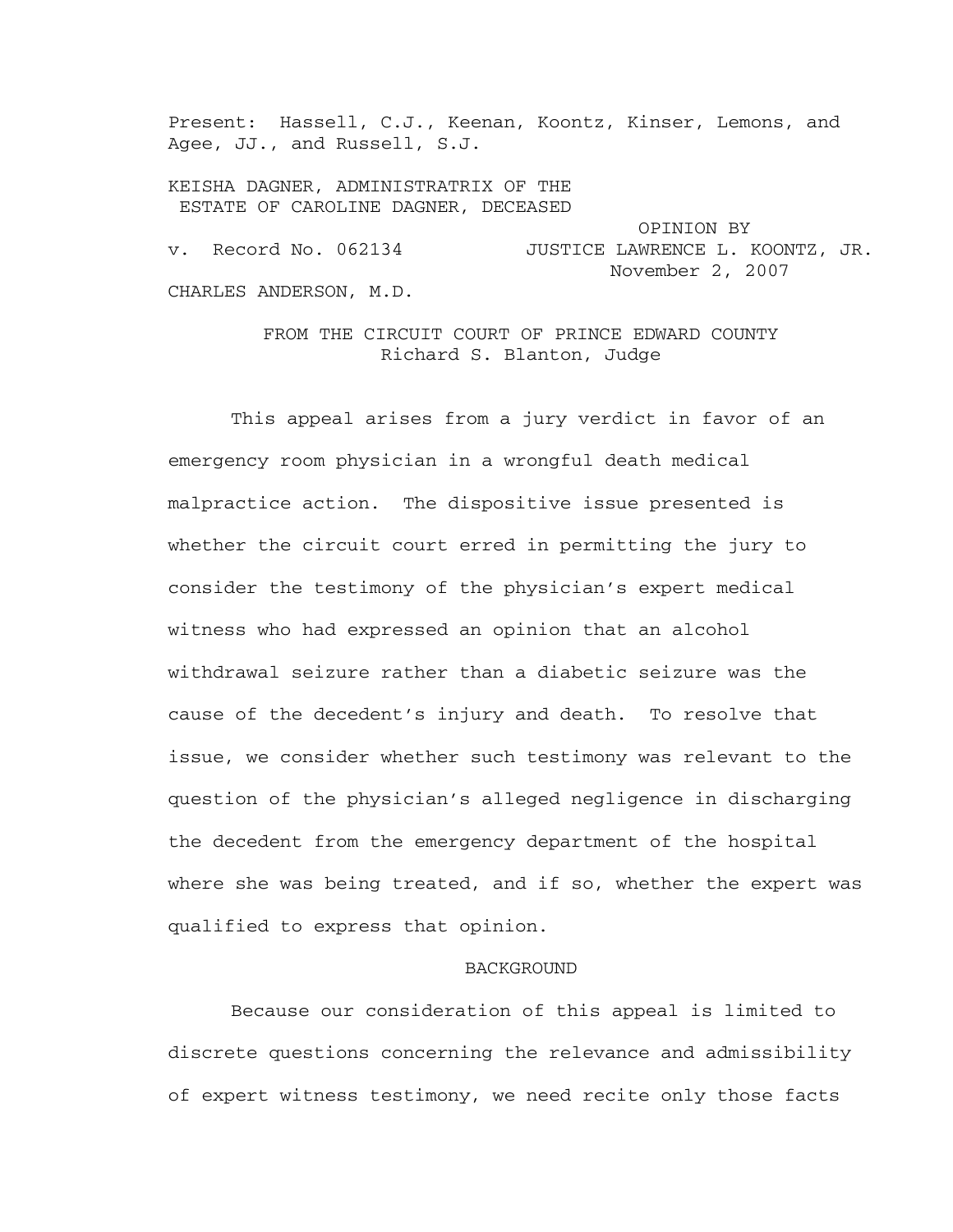necessary to our resolution of the appeal. See, e.g., Budd v. Punyanitya, 273 Va. 583, 587, 643 S.E.2d 180, 181 (2007); Molchon v. Tyler, 262 Va. 175, 180, 546 S.E.2d 691, 695 (2001). We will recite the evidence in the light most favorable to the defendant, Charles C. Anderson, M.D., the prevailing party in the circuit court. See, e.g., Smith v. Irving, 268 Va. 496, 498, 604 S.E.2d 62, 63 (2004).

On the evening of September 22, 2000, Caroline A. Dagner (Dagner), a 52-year-old insulin-dependant diabetic, was transported to the emergency department of Southside Community Hospital in Farmville after being found unconscious in her apartment by her adult daughter, Keisha R. Dagner. It is not disputed that Dagner had taken her daily doses of insulin, had not eaten any solid food, and had consumed a considerable quantity of beer. $^1$  While en route to the hospital, emergency

 $\begin{array}{c}\n\hline\n\hline\n\hline\n\hline\n\hline\n\end{array}$  $1$  There is no dispute among the parties in this case that insulin is a naturally occurring substance normally produced in the pancreas that triggers the conversion of glucose in the bloodstream into glycogen, which is stored in the liver and muscle tissue, in order to reduce blood sugar levels. Dagner suffered from a form of diabetes mellitus, commonly referred to as diabetes, a chronic condition in which the body fails to produce adequate amounts of insulin to properly regulate blood sugar levels. Supplemental insulin, taken orally or by injections, is a standard treatment for diabetes. If a diabetic patient takes an insulin supplement, but does not consume food, the patient's blood sugar level will fall causing a hypoglycemic episode in which the patient may lose consciousness. Consumption of alcoholic beverages can exacerbate the effect of a hypoglycemic episode.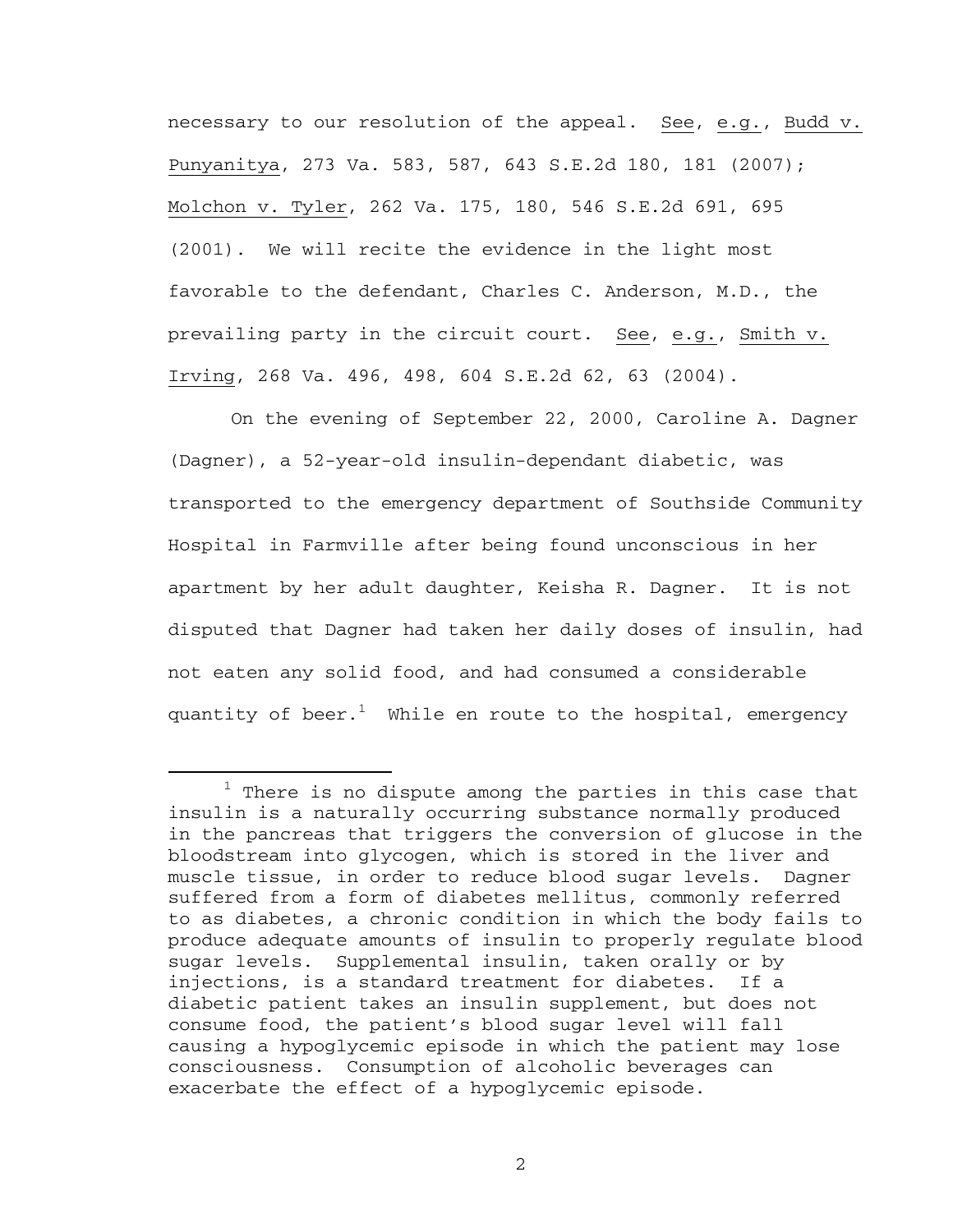medical personnel determined that Dagner was likely suffering from hypoglycemia, that is, an abnormally low blood sugar level, and gave Dagner an injection of glucagon in an effort to stabilize her condition. $^2$  Dagner responded positively to the glucagon treatment and began to regain consciousness.

Upon arrival at the emergency department of the hospital at 8:35 p.m., Dagner was evaluated by Kim Brown, R.N., a triage nurse, and was then examined by Dr. Anderson. Both Nurse Brown and Dr. Anderson concurred that Dagner's condition was the result of diabetic hypoglycemia. They also detected a smell of alcohol on Dagner's person and suspected that she might be intoxicated, a factor which would interfere with her body's ability to recover from the hypoglycemic episode. Dr. Anderson ordered various laboratory tests to be conducted including a determination of Dagner's blood alcohol level (BAL). He further directed that she be given a meal, and that she receive 50 milligrams of dextrose. $3$ 

 $\overline{\phantom{a}}$  $2$  There is no dispute among the parties in this case that glucagon is a naturally occurring substance in the body that triggers the release of stored glycogen into the bloodstream and the production of glucose in the liver, thus raising blood sugar level. An intramuscular injection of glucagon is a standard treatment for diabetic hypoglycemia when the patient is unable to take glucose orally.

<sup>&</sup>lt;sup>3</sup> There is no dispute among the parties in this case that dextrose is a form of glucose and is frequently given to diabetic patients orally or by injection following a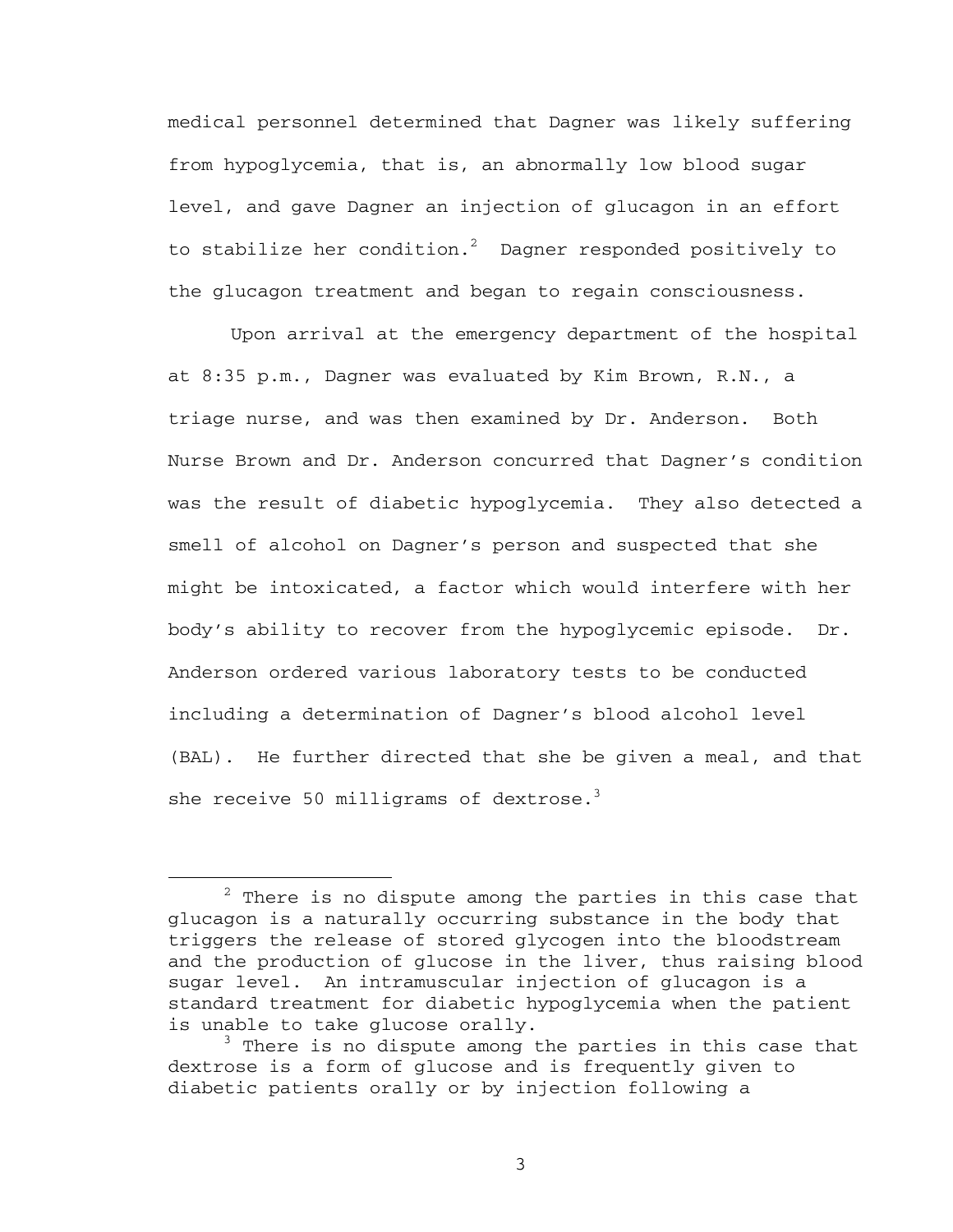While Dagner ate the meal, Dr. Anderson spoke with her about her routine for managing her diabetes. During this conversation, Dagner, who then appeared to be fully alert and responding normally, conceded that she had in the past encountered complications in managing her blood sugar level when consuming alcoholic beverages. Dr. Anderson warned her that she "should never drink [alcohol] again." After the laboratory tests were completed, which among other things showed that Dagner had a BAL of .24, Dr. Anderson discussed a management plan with Dagner, directing her to return home, measure her blood sugar level, eat a snack, and rest. He then discharged Dagner from the emergency department shortly after 10:00 p.m.

At Dagner's request, Nurse Brown called Keisha Dagner to advise her that Dagner would be discharged from the hospital and needed to be taken home. Keisha Dagner advised Nurse Brown that she would be unable to leave work and come to the hospital until the next morning. Dr. Anderson was not advised that Dagner would not be able to return home and follow the management plan as he had advised her.

hypoglycemic episode in order to speed the natural recovery to a normal blood sugar level.

i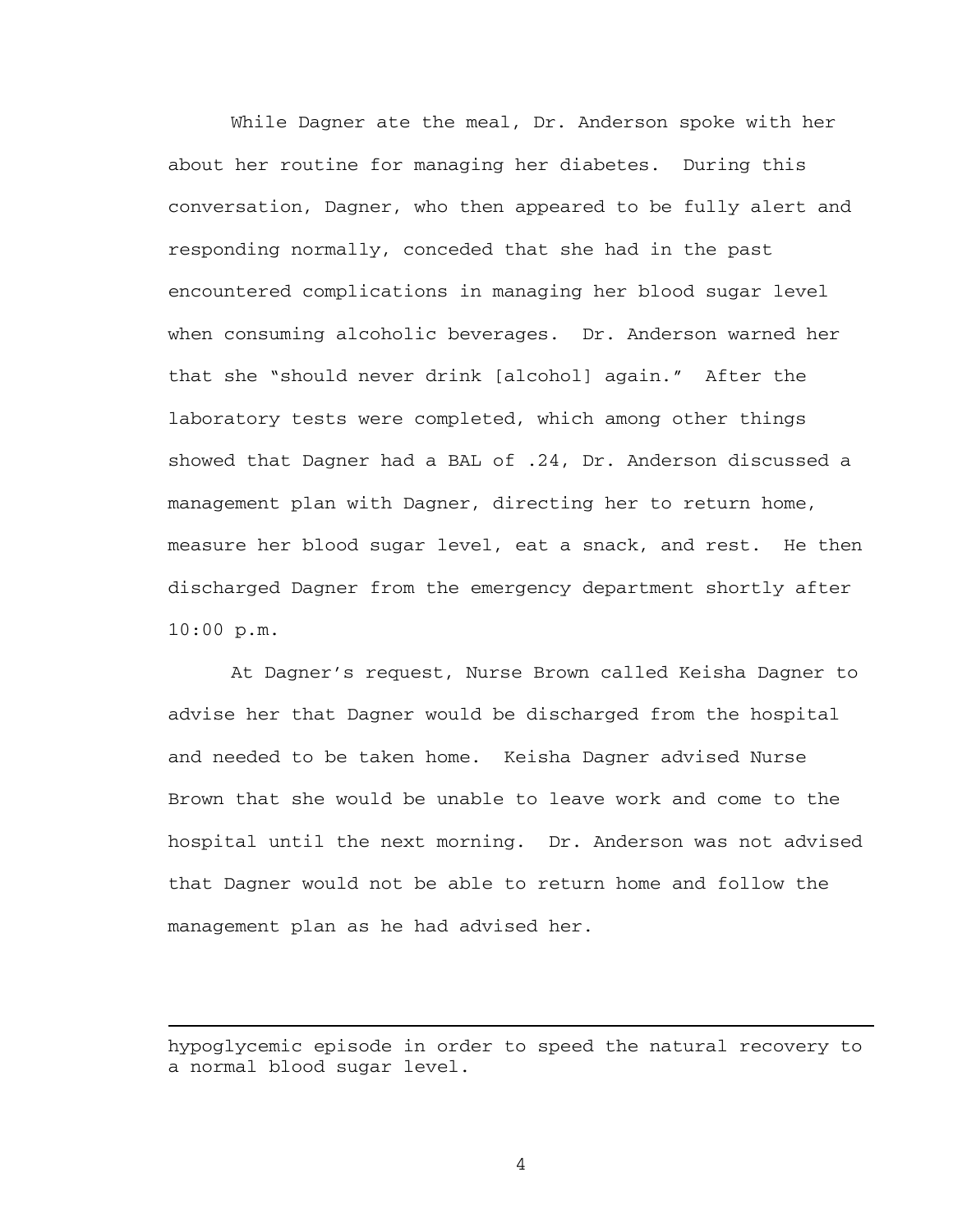Dagner remained in the waiting area of the emergency department, unattended, for over eight hours after she was discharged by Dr. Anderson. When hospital personnel next checked Dagner on the morning of September 23, she had a blood sugar level of 17 and was comatose and unresponsive. $^4$  Dagner was admitted to the hospital and died on December 20, 2000 without regaining consciousness.

On September 18, 2002, Keisha Dagner, who had qualified as administratrix of her mother's estate, filed a motion for judgment in the Circuit Court of Prince Edward County alleging that Dagner's death was caused by the medically negligent acts of Dr. Anderson and Southside Community Hospital. The action named Dr. Anderson, his employer Emergency Physicians of Farmville, P.C. (collectively, "Dr. Anderson"), and Southside Community Hospital as defendants.<sup>5</sup> Dr. Anderson responded to the action by asserting, among other things, that his treatment of Dagner, and specifically his decision to discharge her, was not a breach of the applicable standard of care.

 $\overline{4}$  $4$  Dr. Anderson does not contest that when a person's blood sugar level declines below 20 milligrams per deciliter of blood and remains so for a prolonged period of time that brain damage and death are the likely result.

<sup>&</sup>lt;sup>5</sup> The estate subsequently accepted a settlement from the hospital, which was dismissed from the action.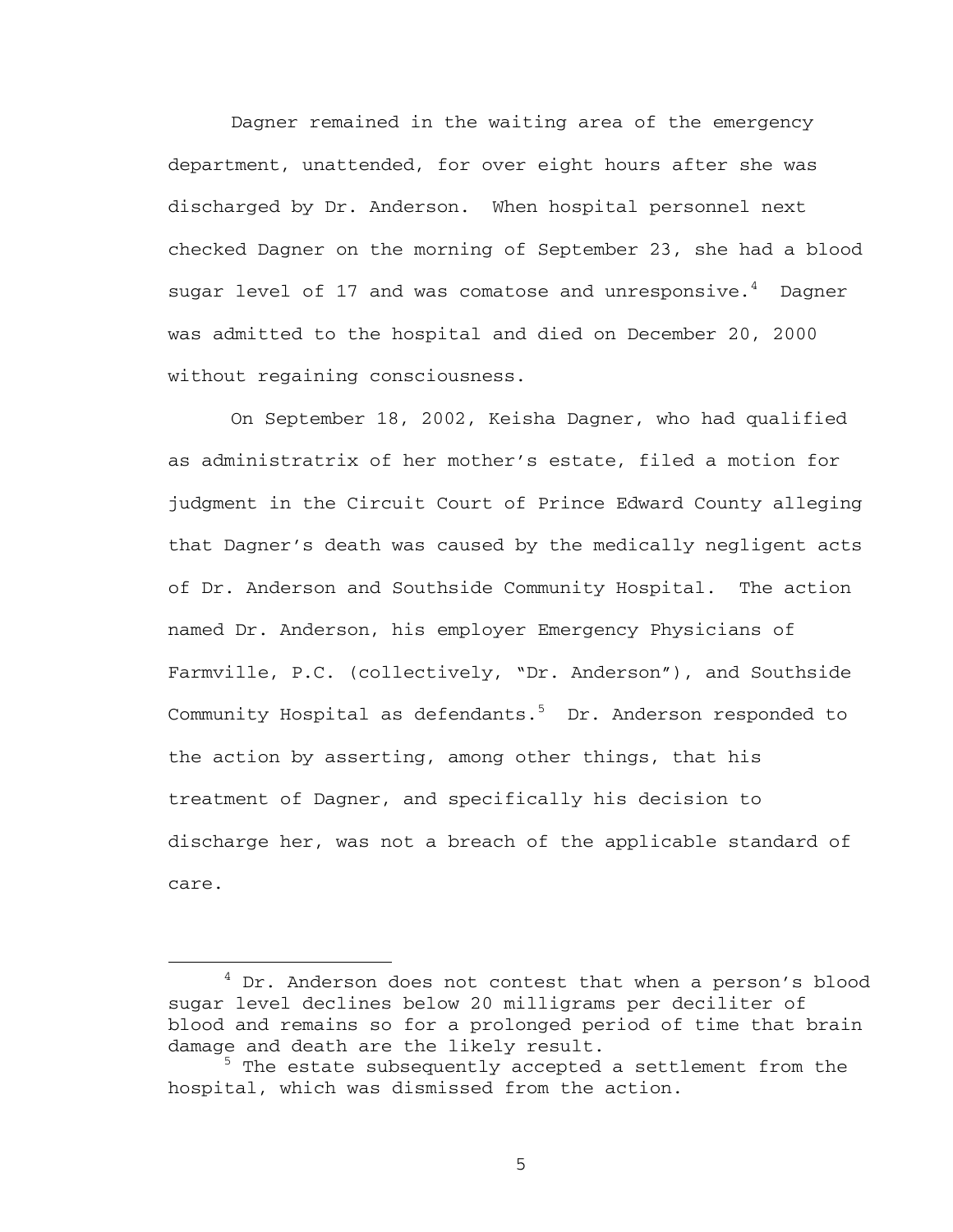At trial, during the opening statement by counsel for Dr. Anderson, a computerized slideshow media presentation was shown to the jury that outlined Dr. Anderson's anticipated defense and included references to an alcohol withdrawal syndrome (AWS) seizure as the cause of Dagner's coma, brain injury, and death. The substance of Dr. Anderson's defense as outlined in this presentation was that his discharge of Dagner from the emergency department did not violate the standard of medical care because he could not have known that Dagner was subject to seizures as a result of AWS, and that it was just such a seizure that caused her coma, brain injury, and death.

During their direct testimony, counsel for the estate asked its expert witnesses, Dean Williams, M.D. and Anthony McCall, M.D., their opinions as to whether Dagner's coma, brain injury, and death were the result of an AWS seizure, rather than a diabetic seizure. Both experts opined that there was no evidence to support a diagnosis that Dagner had suffered an AWS seizure. Both experts further opined that Dr. Anderson had failed to comply with the standard of care that required him to protect Dagner from the consequences of her low blood sugar in combination with her intoxication from alcohol in making the decision to discharge Dagner from the emergency department. Dr. McCall explained that the combination of insulin and alcohol can be a "lethal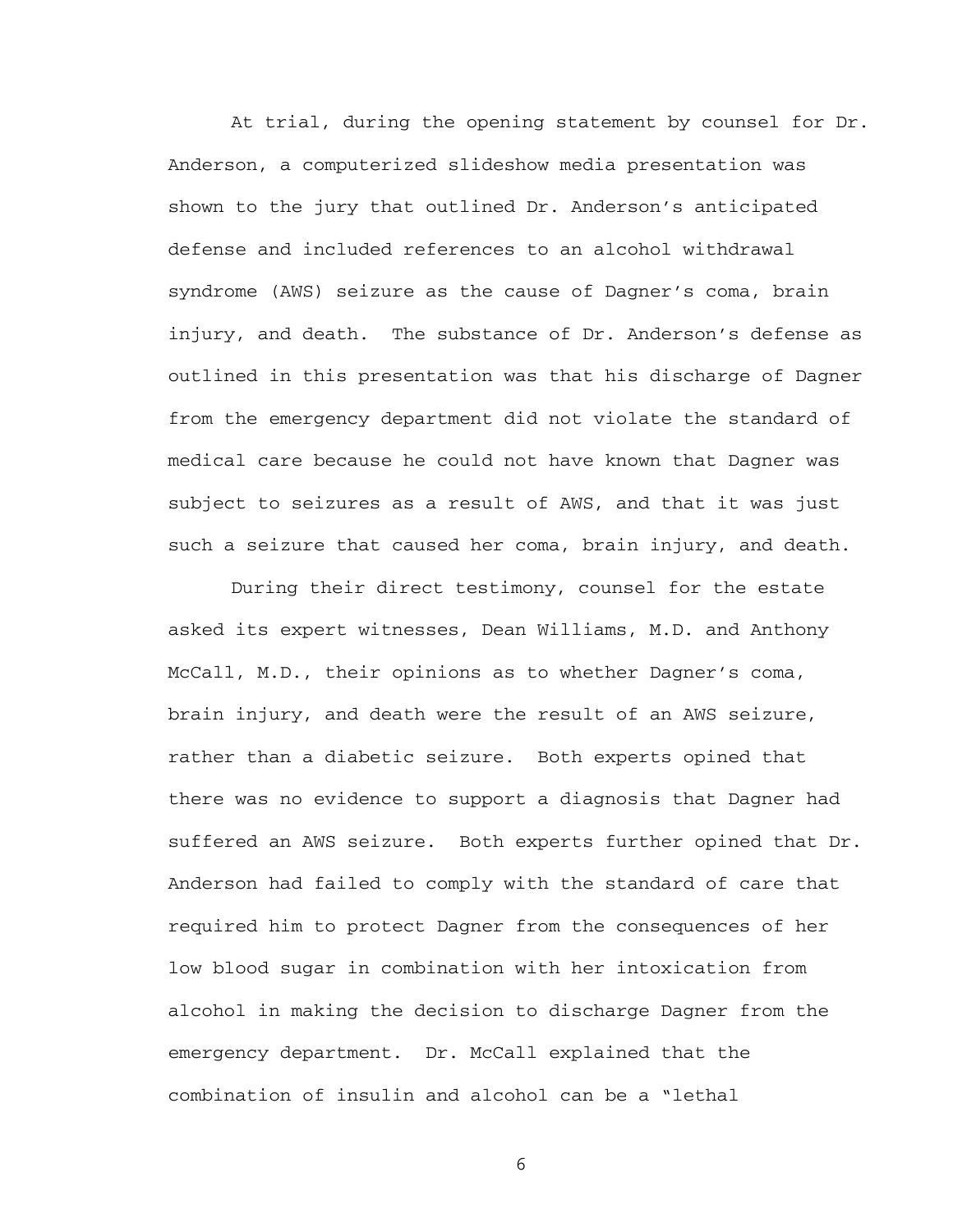combination" for a diabetic such as Dagner. In general terms, insulin lowers the blood sugar level and excessive alcohol in the bloodstream prevents the blood sugar from being stabilized because alcohol prevents the liver from producing more sugar, and the brain requires a constant supply of sugar to remain healthy.

In voir dire by Dr. Anderson's counsel, David L. Shank, M.D., who was Dr. Anderson's only expert witness, testified that he was "board certified in emergency medicine" and that he had "been . . . in the practice of full time emergency medicine since [1980]." Dr. Shank further testified that he was "familiar with the standard of care for the care and treatment of diabetes and hypoglycemia." Dr. Shank agreed that he was "familiar with something called alcohol withdrawal seizure" and that he would be concerned about the occurrence of such a seizure "[i]f someone who has been consuming significant alcohol stops consuming alcohol." In the course of his practice of emergency medicine, Dr. Shank stated that "[i]t wouldn't be unusual . . . to see 5, 10, maybe 15 of those patients [suffering AWS seizures] in a year's time." Over the objection of the estate, the circuit court qualified Dr. Shank "as an expert on the standard of care for an emergency room physician or emergency medicine physician" and,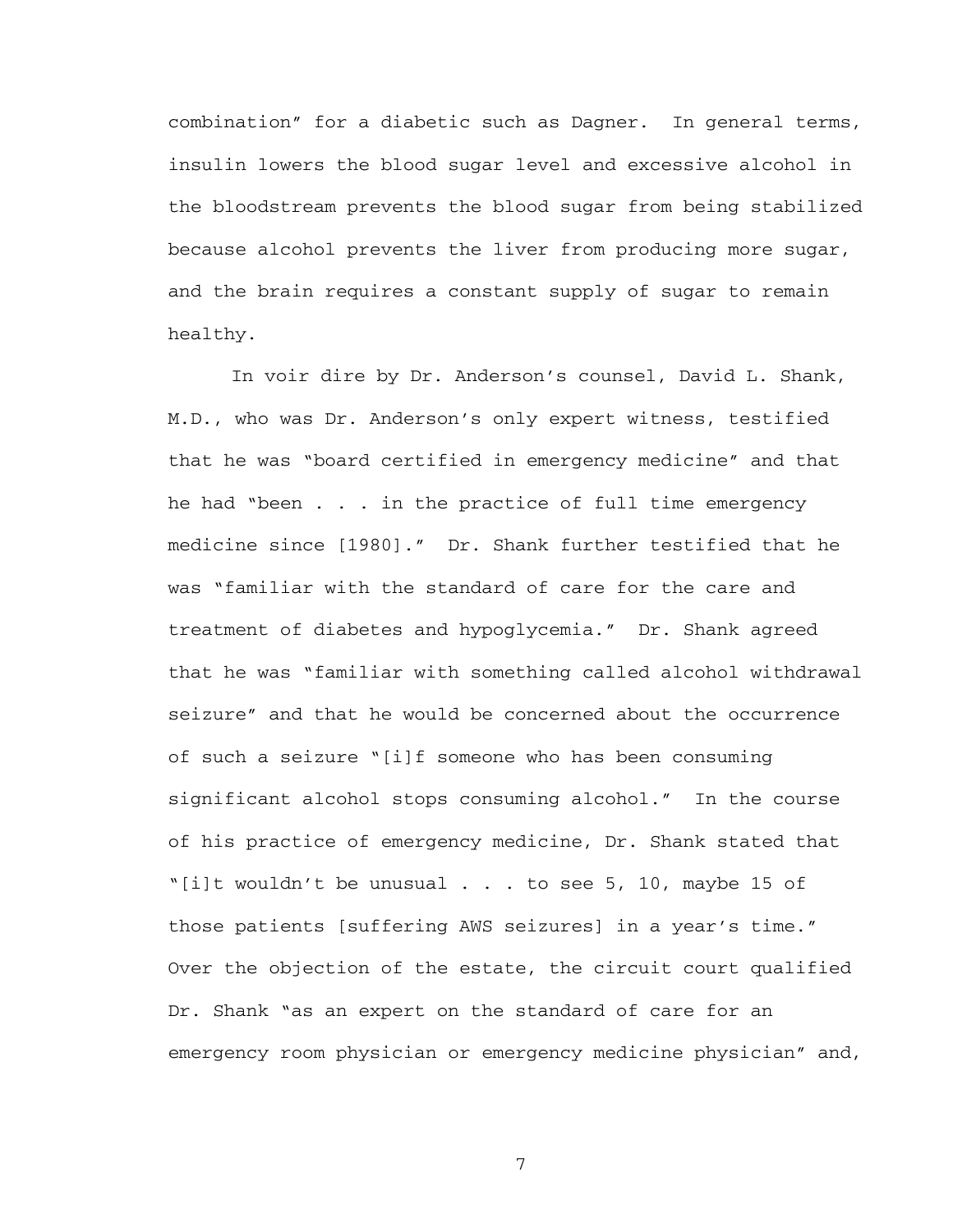after being prompted by counsel for Dr. Anderson, added that Dr. Shank was "qualified to speak as to causation."

During direct examination, counsel for Dr. Anderson asked Dr. Shank to "explain what caused [Dagner's] unresponsiveness" when she was found in the waiting area of the emergency department on September 23, 2000. Dr. Shank stated that "[t]here are several things that we have to think about that could be the cause," but expressed the opinion that "the most likely cause was that she had an alcoholic withdrawal seizure." Dr. Shank further opined that Dagner's alcohol withdrawal seizure was an "unforeseeable, unpredictable event" based on everything Dr. Anderson knew during his treatment of Dagner and at the time he discharged her from the emergency department.

During cross-examination, Dr. Shank conceded that only three to five percent of the people who have alcohol withdrawal also have seizures, and that such seizures are "readily treatable." Dr. Shank acknowledged that if Dagner had been admitted to the hospital and been observed he would have expected her to survive. Dr. Shank further acknowledged that Dagner's insulin level "was a significant factor" in causing her brain injury following her seizure, that the seizure could have had a "multifactorial cause," and that he was not an expert in such cases. Dr. Shank stated that while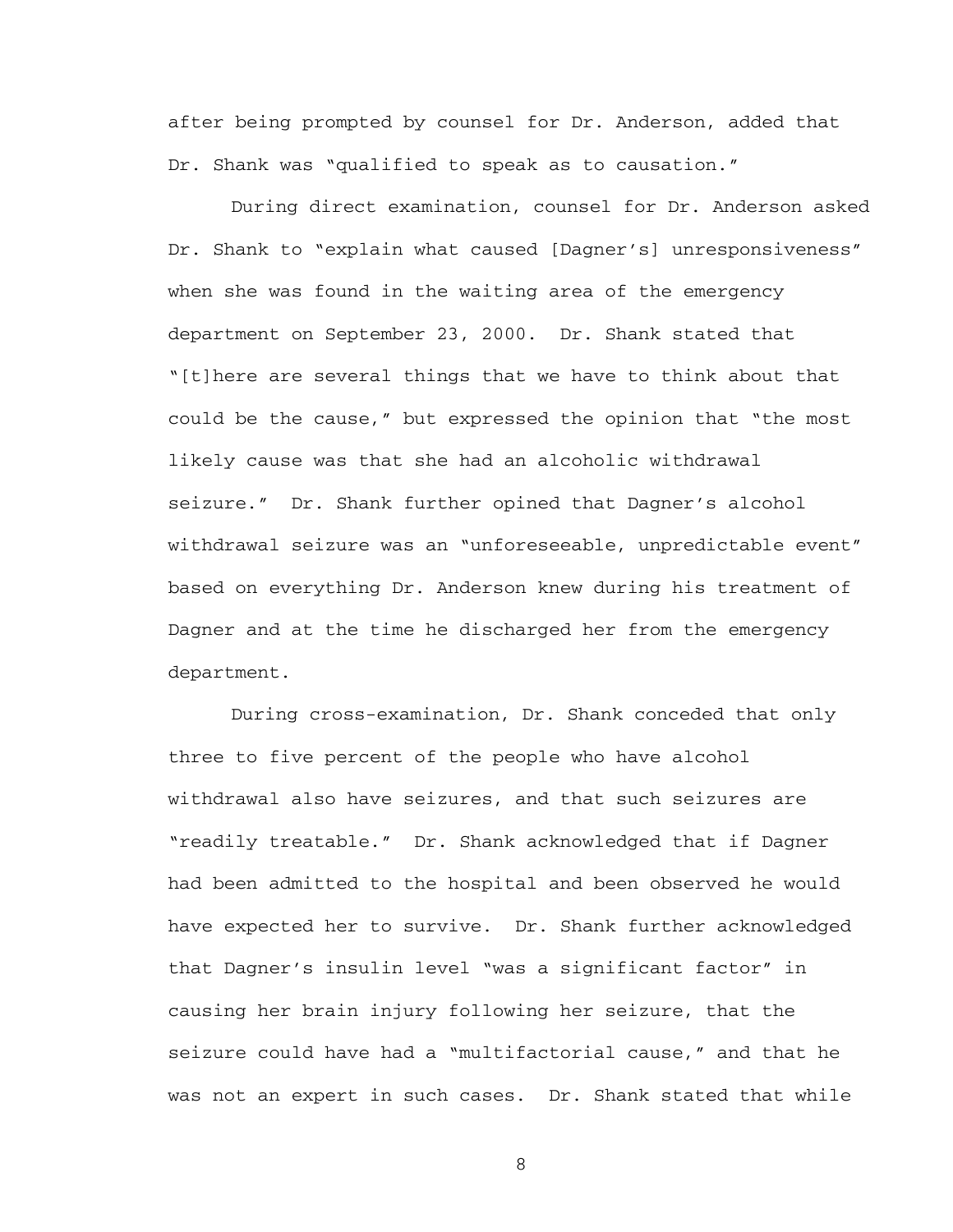he did not "have a neurologist's perspective" on the causation of seizures, he maintained that he had "a reasonable physician's opinion since I'm in emergency medicine and see seizures." At the conclusion of his testimony, the estate moved to strike Dr. Shank's testimony as to causation on the ground that he was not qualified to offer an opinion on a seizure with multifactorial causes. The circuit court overruled the motion.

At the conclusion of all the evidence, the jury returned its verdict in favor of Dr. Anderson, and the circuit court entered judgment in accord with that verdict. We awarded the estate this appeal.

## DISCUSSION

The estate contends that the circuit court erred in allowing the jury to consider evidence that Dagner's brain injury and subsequent death were caused by an AWS seizure. Specifically, the estate contends that the circuit court should not have permitted any testimony concerning AWS because it was not relevant to the standard of care required of Dr. Anderson in treating Dagner for hypoglycemia and in making the determination to discharge her from the emergency department. The estate also contends that evidence of alcohol use by Dagner was highly prejudicial and outweighed its probative value, if any. Even if the possibility that Dagner suffered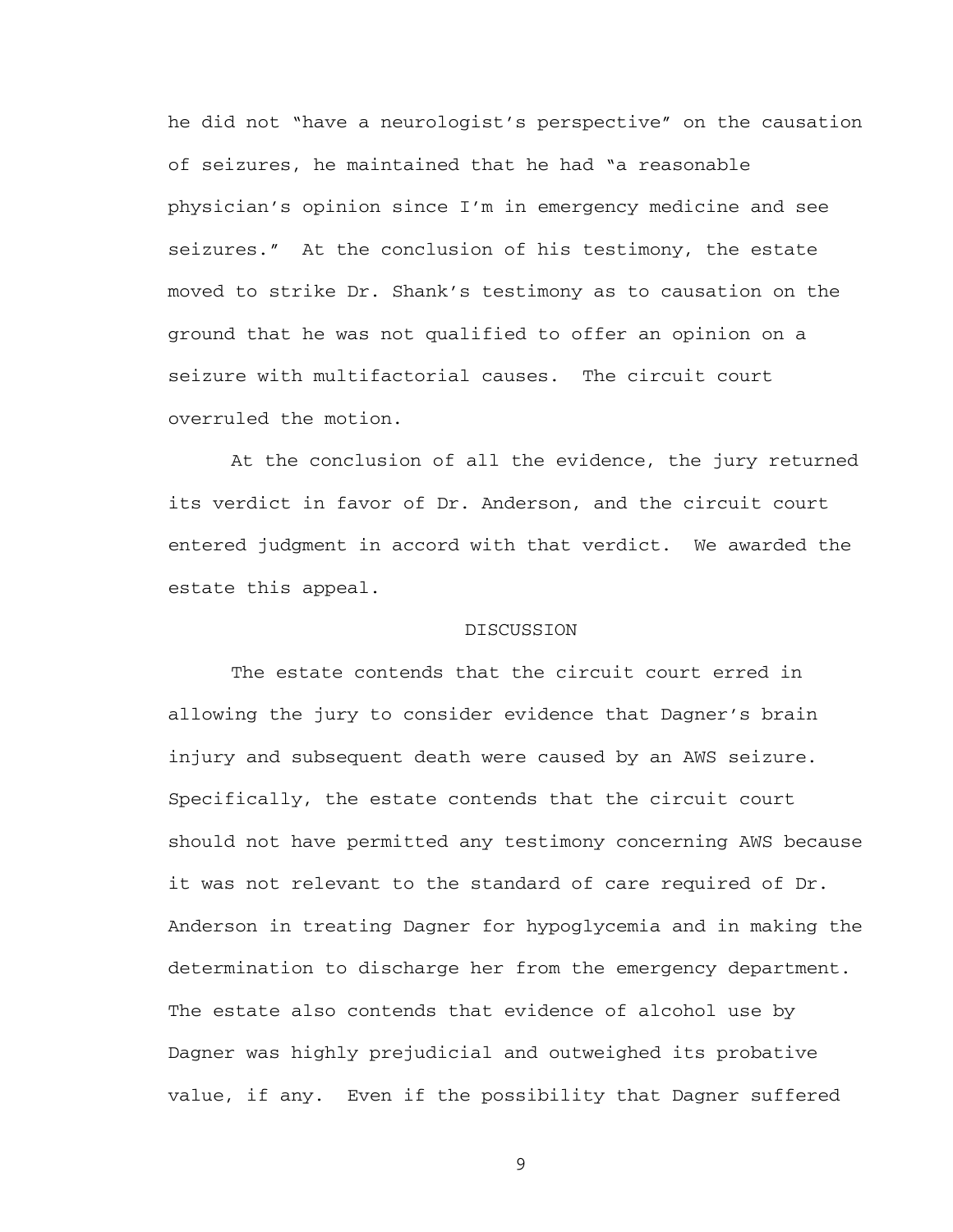an AWS seizure was relevant and admissible, the estate further contends that Dr. Shank's opinion that Dagner had suffered such a seizure was inadmissible because Dr. Shank lacked the necessary qualifications to express that opinion.

Well established principles govern our consideration of the issues raised in this appeal. "A trial court's exercise of its discretion in determining whether to admit or exclude evidence will not be overturned on appeal absent evidence that the trial court abused that discretion." May v. Caruso, 264 Va. 358, 362, 568 S.E.2d 690, 692 (2002) (citing John v. Im, 263 Va. 315, 320, 559 S.E.2d 694, 696 (2002)). Likewise, "whether a witness is qualified to testify as an expert is 'largely within the sound discretion of the trial court.' " Perdieu v. Blackstone Family Practice Center, Inc., 264 Va. 408, 418, 568 S.E.2d 703, 709 (2002) (quoting Noll v. Rahal, 219 Va. 795, 800, 250 S.E.2d 741, 744 (1979)); see also Swersky v. Higgins, 194 Va. 983, 985, 76 S.E.2d 200, 202 (1953).

The issue before the jury in this case was whether Dr. Anderson's treatment of Dagner, and specifically his decision to discharge her from the emergency department rather than to delay discharge for further observation of her or to admit her to the hospital, fell within the applicable standard of care for a physician providing treatment to a patient suffering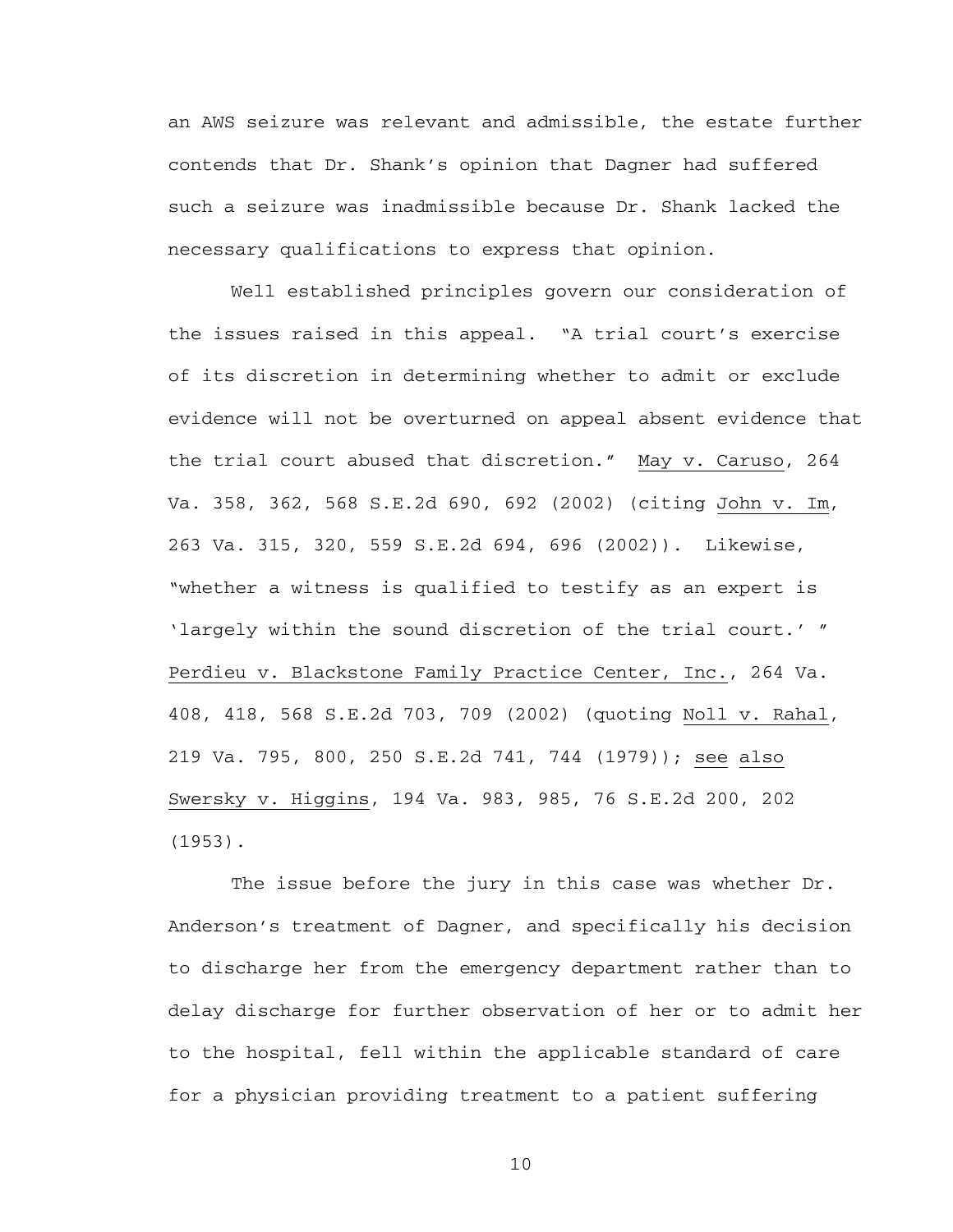from diabetes-related hypoglycemia in an emergency department setting. In this context, evidence as to the actual cause of Dagner's subsequent coma, brain injury, and death was clearly relevant to determining whether that standard of care was violated. Dagner's estate had the burden of showing that a reasonable emergency care physician, under the factual circumstances known to Dr. Anderson, would have recognized that Dagner's condition might worsen with respect to the actual cause of her subsequent brain injury and death, whether from a diabetes-related trauma or some other cause. If the cause of her brain injury and death resulted from, or was contributed to by, an AWS seizure as the defense maintained, then the estate would have been required to show that Dr. Anderson should have foreseen that possibility prior to discharging Dagner. Accordingly, we hold that the circuit court did not err in overruling the estate's motion to exclude evidence that Dagner may have suffered an AWS seizure. $^6$ 

 $\overline{6}$  $6$  The estate's reliance on Hemming v. Hutchinson, 221 Va. 1143, 1146, 277 S.E.2d 230, 232-33 (1981) and DeWald v. King, 233 Va. 140, 146, 354 S.E.2d 60, 63 (1987), for the proposition that evidence of Dagner's use or abuse of alcohol should have been excluded because the prejudice it was likely to engender in the jury outweighed its probative value is misplaced. As those cases make clear, evidence of alcohol use or abuse is not admissible unless it is relevant to an issue in the case. Here, the question whether Dagner's alleged abuse of alcohol contributed to her death by causing an AWS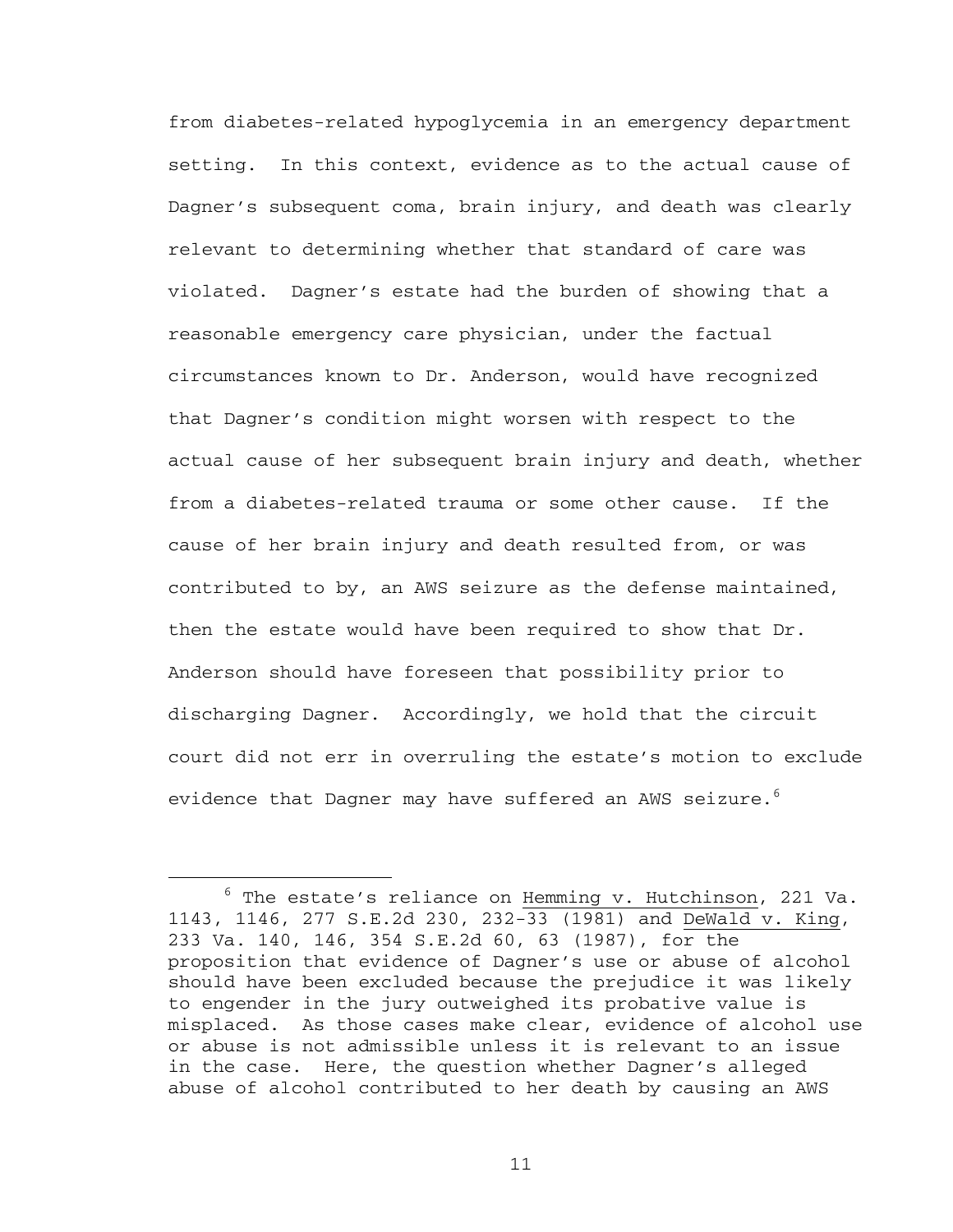We now turn to the question whether Dr. Shank should have been permitted to express an opinion that Dagner's brain injury and death were caused, at least in part, by an AWS seizure. With respect to this issue, it is important to distinguish between the two areas in which Dr. Anderson sought to qualify Dr. Shank as an expert witness. Dr. Anderson sought to qualify Dr. Shank as an expert on the standard of care owed by an emergency room physician providing treatment to a patient, such as Dagner, suffering from diabetes-related hypoglycemia in an emergency department setting. Dr. Shank was clearly qualified to render such an opinion, and the estate does not contest his qualification on that ground. However, Dr. Anderson also sought to have Dr. Shank qualified as an expert on the causation of a brain injury by seizures, and specifically as an expert capable of offering an opinion that Dagner had suffered an AWS seizure that was the cause, at least in part, of the brain injury that resulted in her death.

The estate contends that Dr. Shank was not qualified to offer such an opinion because he lacked the necessary background, training, and experience to offer an opinion as to the cause of Dagner's brain injury. Specifically, the estate

 $\overline{\phantom{0}}$ 

seizure was clearly relevant to the defense's theory of the case.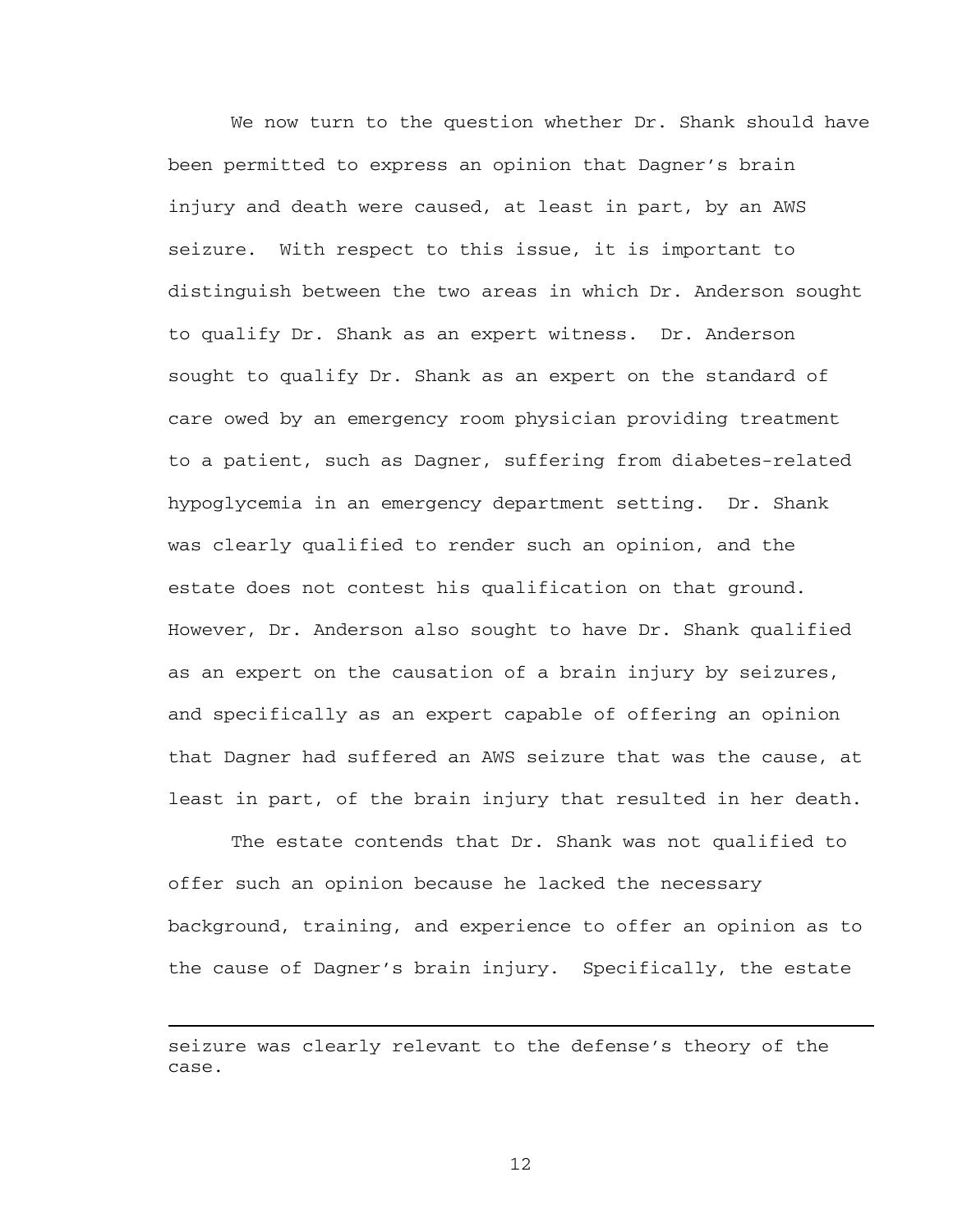notes that Dr. Shank conceded that he was not qualified to speak about the cause of seizures that may be multifactorial in nature. Dr. Anderson responds that Dr. Shank was qualified to give an opinion that Dagner suffered an AWS seizure based upon Dr. Shank's testimony that in his practice of emergency medicine he treats between 5 and 15 patients each year who suffer such seizures.

Generally, to qualify as an expert a witness needs only to have a degree of knowledge of a subject matter beyond that of persons of common intelligence and ordinary experience so that the witness' opinion will have value in assisting the trier of fact in understanding the evidence or determining a fact in issue. See Velazquez v. Commonwealth, 263 Va. 95, 103, 557 S.E.2d 213, 218 (2002); see also Sami v. Varn, 260 Va. 280, 284, 535 S.E.2d 172, 174 (2000). We are of opinion, however, that in this case Dr. Shank's stated familiarity with AWS in the context of treating patients in an emergency department setting is not a sufficient basis for the circuit court to have qualified him as an expert on the issue whether Dagner suffered an AWS seizure which was the cause of Dagner's brain injury and death.

Dr. Shank's own testimony established that the role of a physician providing emergency medical care was to assess the patient's condition and administer the necessary treatment to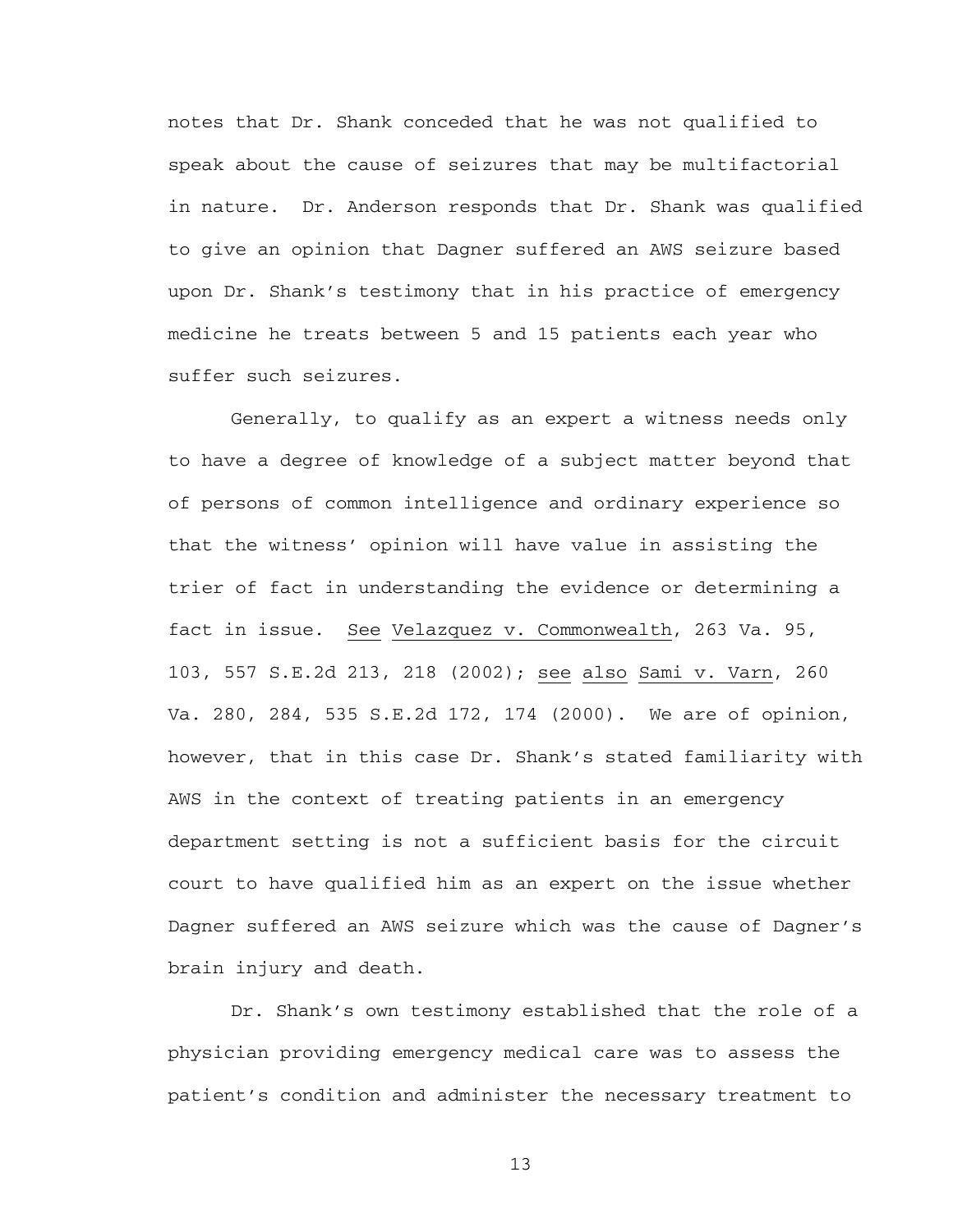stabilize the patient, not to provide long term care. While Dr. Shank noted that in this context emergency medicine "overlaps" with a number of medical specialties, he also acknowledged that, as a practitioner of emergency medicine, he did not have the requisite expertise to offer an opinion on whether there was a multifactorial cause to Dagner's brain injury, even though he was of opinion that complications from her diabetes would have contributed to that injury. Accordingly, we hold that the circuit court erred in finding that Dr. Shank was qualified to testify regarding his opinion that Dagner's brain injury was caused by an AWS seizure.

## CONCLUSION

As we have previously noted, the thrust of Dr. Anderson's defense was that his discharge of Dagner from the emergency department when he did so did not violate a reasonable standard of medical care because it was not foreseeable that Dagner would suffer an AWS seizure after her diabetes-induced hypoglycemia had been treated and stabilized. We therefore must conclude that the improper admission of Dr. Shank's opinion testimony that Dagner had in fact suffered an AWS seizure, which was the only evidence offered to rebut the estate's evidence to the contrary, could have influenced the jury's determination that Dr. Anderson was not negligent. Accordingly, we will reverse the judgment of the circuit court